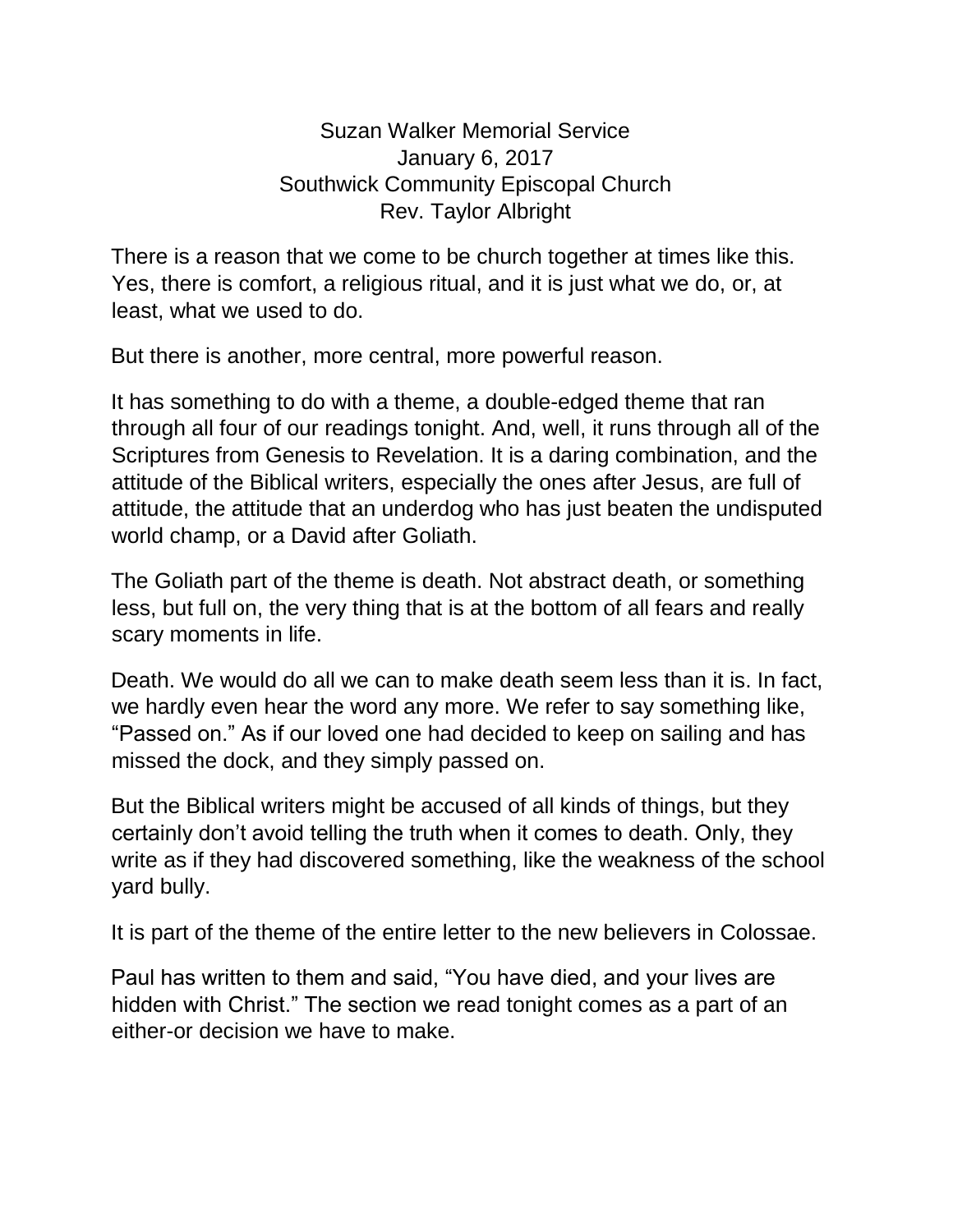We can live the old way, which can't give life, or we can live the new way, a way made possible by Jesus' death and resurrection. We can put to death the old impulses toward greed and self-focus and live differently – with compassion, kindness, humility. The gravity of Death has been beaten.

As Paul was anticipating his own death for his uncompromising life of faith, he wrote to Timothy, preparing him. and encouraging him to live boldly in the face of death, to live toward life beyond the fight, the life that awaits all who log for his appearing here again. Death giving way to the inevitability of life.

Psalm 23 has been the encouragement of so many for more than 2500 years. Yes, even though I walk in the valley of the shadow of death, I will fear no evil, for God, our good and faithful shepherd, is leading us. Where? To green pastures, and still waters and, even at the worst of circumstances, my cup overflows. With what? Life! Life in the face of death.

And, Jesus, on the night where only he knew of the coming betrayal and passion and his own death, comforts his friends, makes them ready. I am the way, the truth, and the LIFE. In me, you have life! Life right now, life that I have prepared for you, that is yet to come.

There is Death, real and destructive, looming like an assassin, the undefeated and undefeatable heavyweight champ. Confident as if there was nothing that could stop it.

But there is God.

And God has been bringing life out of death from the first moment of Creation when the Spirit of God hovered over the waters and created a world out of darkness.

And, with the resurrection of Jesus, the earliest Christians get it.

Death does not win! God wins! Christ has won for us life!

Their confidence in the face of death was so strong that they made the symbol of the worst kind of death in their age – capital punishment – death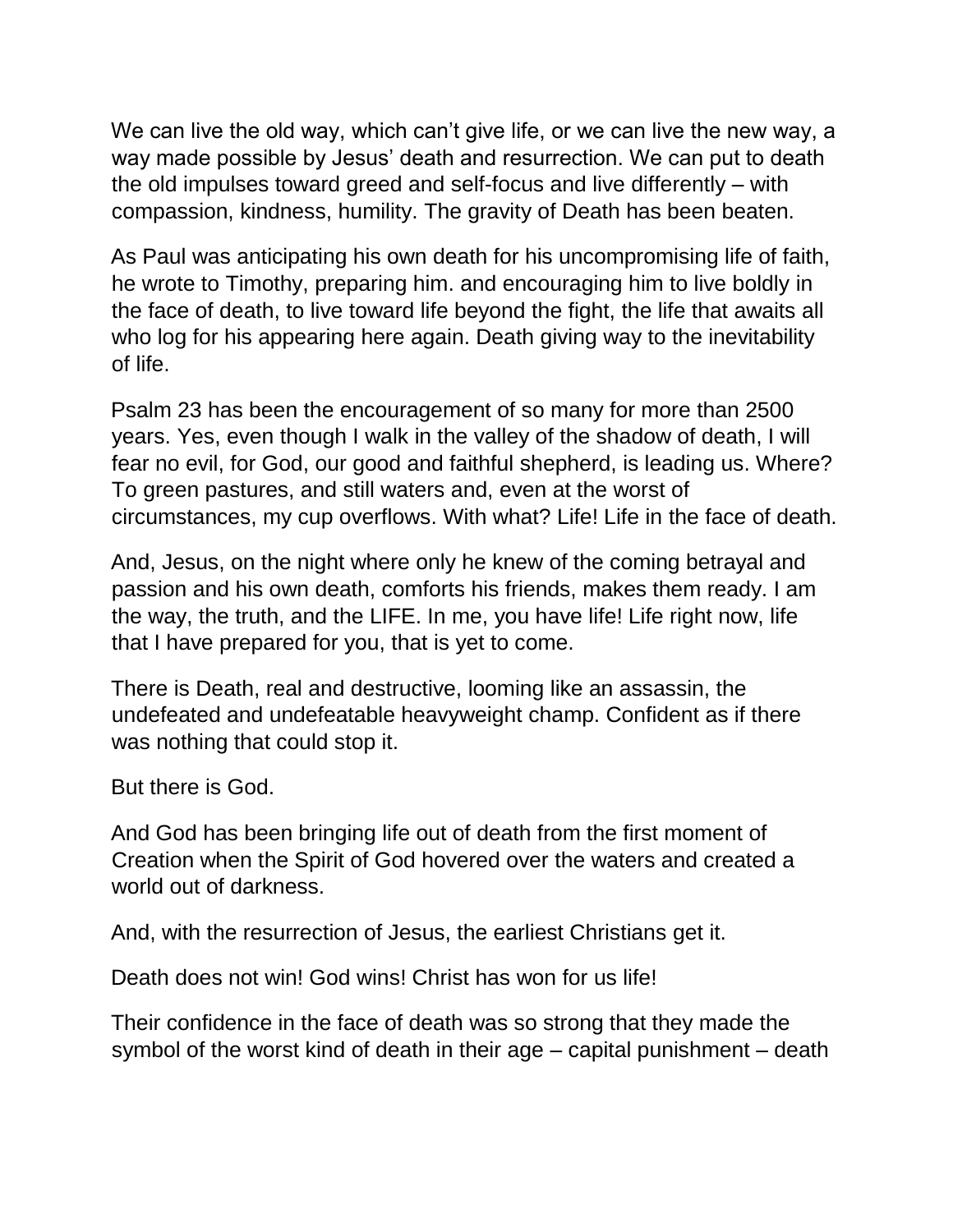on a cross, their own symbol of victory! You may be wearing one tonight. The cross, once the sign of death, has become the sign of life!

It was part of their initiation of new believers. They weren't just cleansed in baptism, but they were buried in baptism, buried with Christ, and risen with him to new life.

It was in their songs – O Death, where is your sting, O death, where is your victory?

As one writer has said, We are rejoicing in the presence of

the Kingdom of God, not the kingdom of death, The power of God, not the power of death, The glory of God, not the glory of death.

God is the source of life, and through Christ, God has overcome death and brought us into life.

So, we gather here as church, not simply because it is a religious ritual , or even to get closure, but to be reminded and to remind each other that death, though real, has not won. And cannot win.

That, through Christ Jesus, we have been ushered into life.

And so our prayer is that, In death, life is not ended, but changed.

But…

We are also here to acknowledge our loss. At least temporarily. The loss of someone who dearly loved you, and who you dearly loved.

And that kind of loss is hard.

Even Jesus wept at the grave of his friend, Lazarus. So we also gather to be church for those who have suffered loss. To be the arms of love and compassion because we know the pain of loss.

But we also know the power of hope. And so we grieve freely, without fear or remorse, but with hope and love.